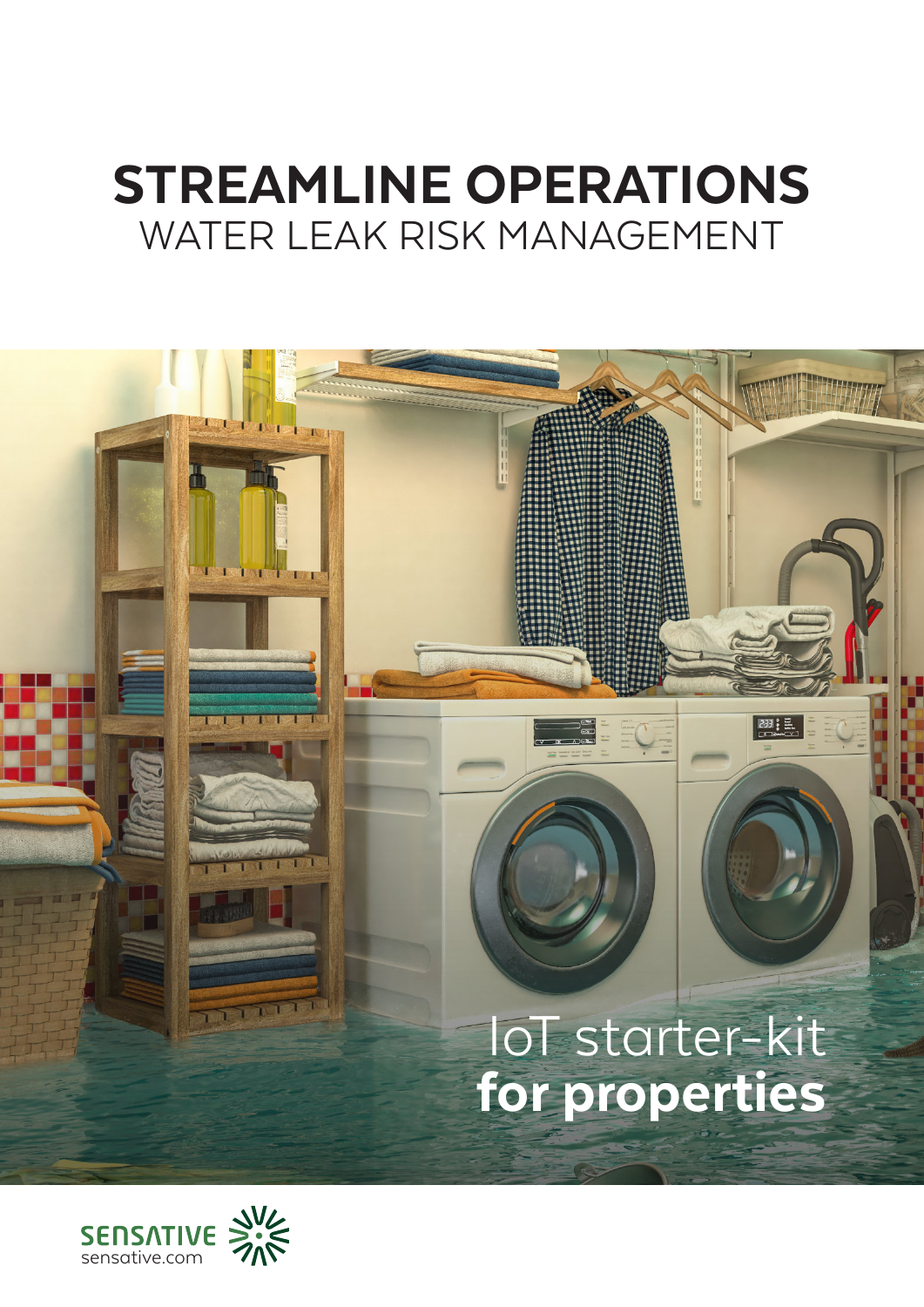# 3 SIMPLE STEPS TO MANAGE WATER LEAK RISK

- 1. Identify "hotspots" for water-leaks in the building
- 2. Monitor the building remotely
- 3. Get early alert in case of a water leak

Potential cost-saving: €8,000 – €13,500 (100 apartments)

## It is all about knowing

The average per-incident cost for water damage repair is between €8,000 to €13,000 but can be considerably higher. Or, it can be much lower using smart sensors and connectivity.

Today we rely on facility managers or tenants to detect and report a water leak in the building, but most of the time, the leaks occur gradually or when least expected. Sometimes the water-leaks happen in places where no-one regularly checks, so it can take a long time before it is even detected.

A repair is costly and causes problems for tenants, where the landlord must provide alternative housing during the repair. However, a water-leak that is detected early could avoid expensive repair and cumbersome processes. By using modern technology, you can stay in control and reduce the risk of costly repairs and make sure you stay top of any problems in an early phase. The best part is that you can keep every building connected in one place, making it easy to monitor and stay in control no matter where you are.

# One kit - thousands of possible solutions

Sensative provides IoT (Internet of Things) solutions that will make it easy to monitor the building and detect any water leak in the building.

Discreet Sensative Sensors, easily mounted by the facility manager, report a water leak, clogged AC drain pipe, or shredded floor well or drain. The built-in temperature sensor makes it possible to monitor if there is any risk of freezing pipes. Focus on managing the operations and providing excellent tenant experience knowing that you have full control over your buildings

It does not stop there. By using Sensative solutions, it is easy to scale and build your data-driven business. Based on the starter kit, it is easy and affordable to add more buildings and use cases with strong ROI.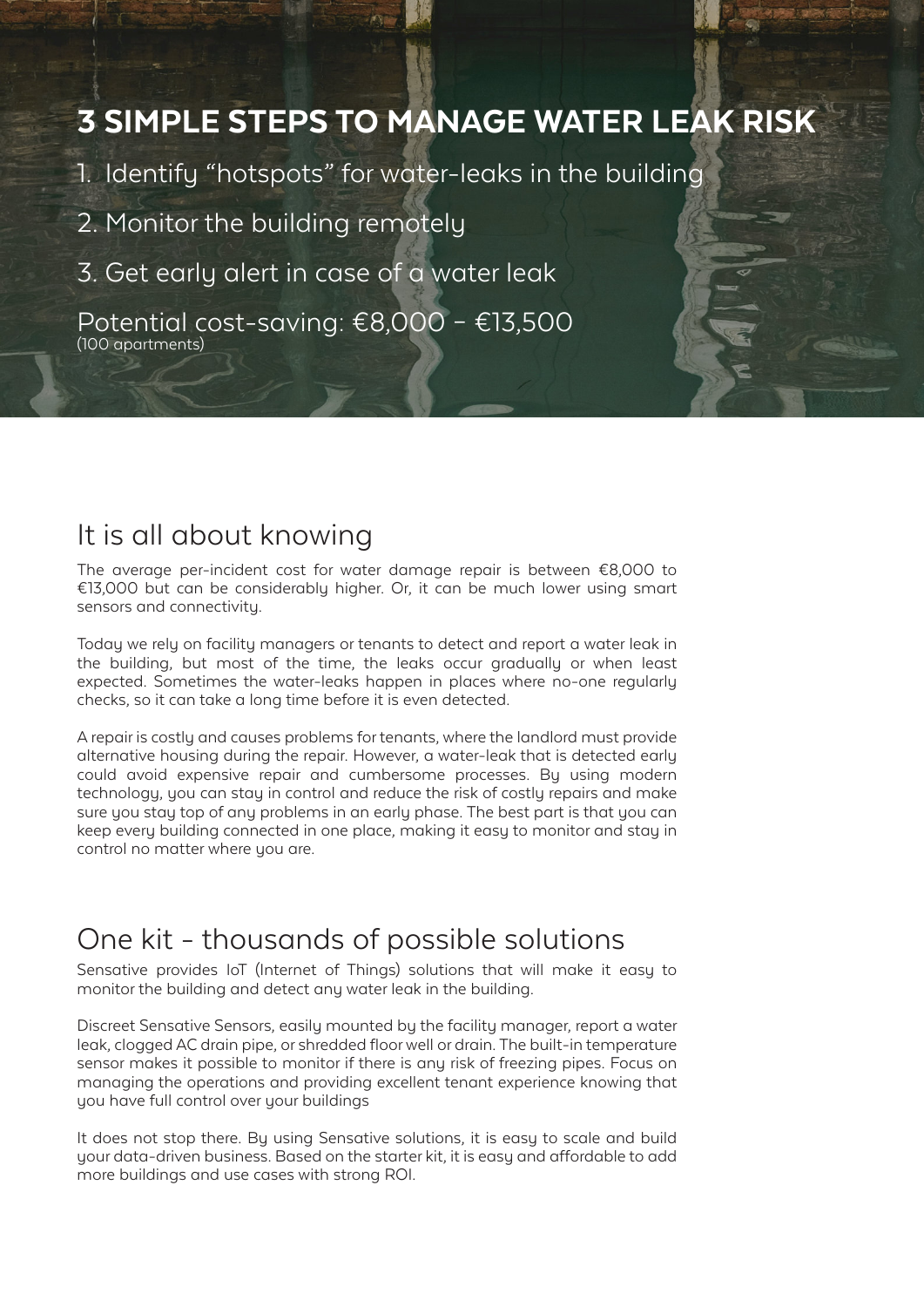# How to get started in 30 days

### Week 0: Order

Order online or contact us on https://sensative.com/contact. Fill in documentation regarding the building and current performance

### Week 1: Planning

Plan the installation.

If you need access to apartments, then make sure to start booking time & date in advance.

### Week 2: Delivery

A pre-configured starter-kit will be shipped within ten days from the order, with included instructions on how to get started and how to mount the gateway and devices.

We will also schedule a 1-hour training session to go through Yggio to make sure you get a smooth start.

### Week 3: Installation

For a facility manager, we expect it to take 1-2 hours to set everything up.

### Follow-up:

Two months after the order, we will schedule a follow-up session to make sure everything works smoothly and prepare for the next step on your digitalization journeu.

# The technology

We install the IoT connectivity net with standard protocols such as LoRaWAN, already today supported by thousands of companies, and open up for various digital sensor services connected to the building.

A cloud-based service listens to alarms from the multi-sensors, that also provides information on temperature to warn about the risk of freezing.